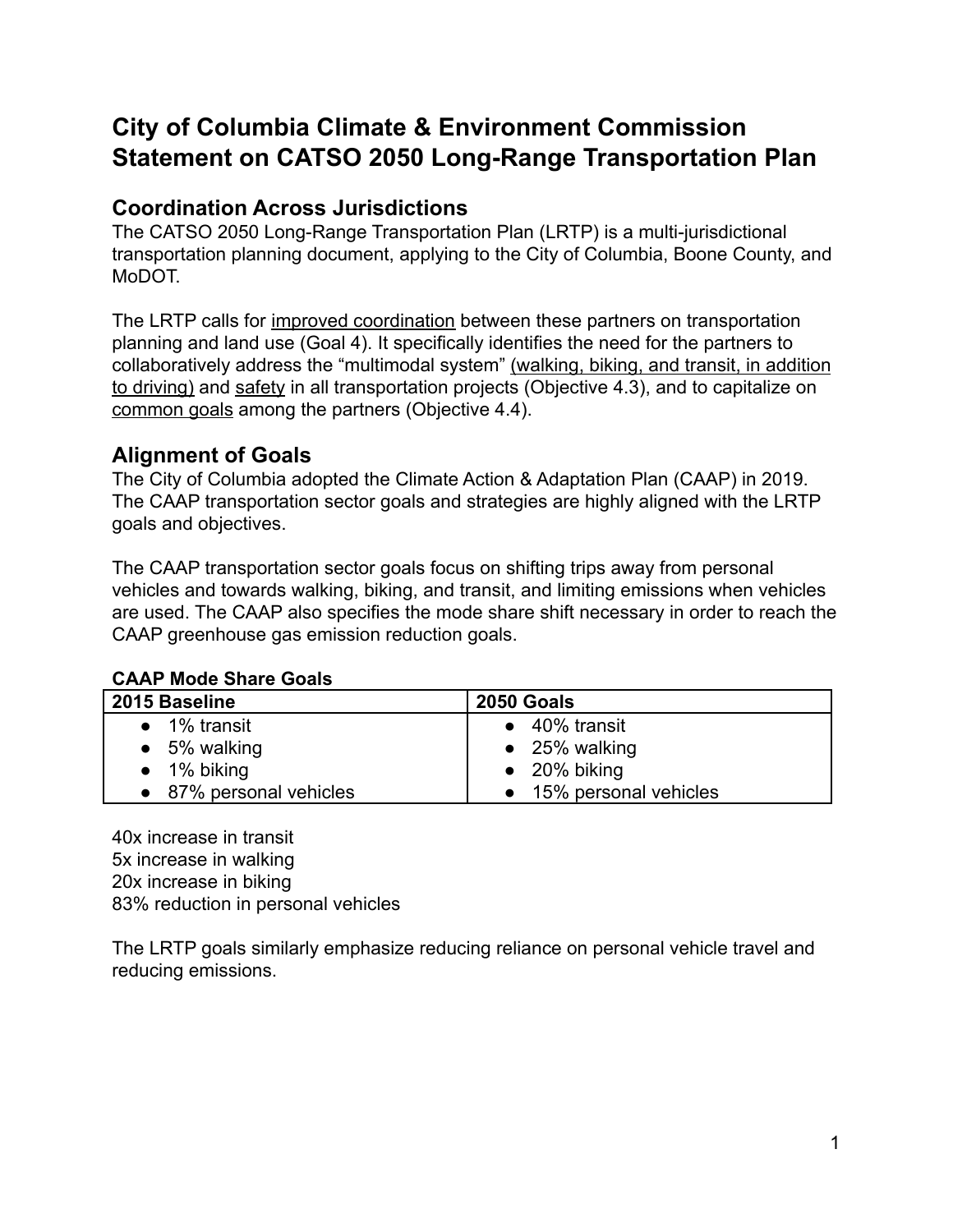# **Alignment of CAAP Goals and Strategies with LRTP Goals and Objectives**

| <b>CAAP Transportation Sector</b>                                               | <b>CATSO LRTP</b>                                                                                                                                                                                                                                                                                                                                                                                                                                                                                                                                                                                  |
|---------------------------------------------------------------------------------|----------------------------------------------------------------------------------------------------------------------------------------------------------------------------------------------------------------------------------------------------------------------------------------------------------------------------------------------------------------------------------------------------------------------------------------------------------------------------------------------------------------------------------------------------------------------------------------------------|
| Goal 1. Reduce travel by car.                                                   | Goal 2. The MPA transportation system will integrate and connect<br>all travel modes.                                                                                                                                                                                                                                                                                                                                                                                                                                                                                                              |
| 1.3 Create a bikeable community.<br>1.4 Create a walkable community.            | 2.1 Encourage convenient intermodal transfers to maximize<br>travel efficiency.<br>2.2 Encourage the use of the most efficient mode based upon<br>the distance and characteristic of a particular trip.<br>2.3 Reduce reliance on automobile travel and better serve<br>those who do not or cannot own and drive an automobile.<br>2.4 Improve and expand infrastructure for pedestrians,<br>bicyclists, and people with disabilities<br>4.3 All planning partners will address multimodal system and<br>safety needs in all planning, design, and construction of<br>transportation improvements. |
| 1.1 Prioritize safety and convenience of walking, biking and<br>riding transit. | 7.2 Reduce injuries, fatalities, and property damage for all<br>modes of transportation with the Vision Zero plan as the<br>model.<br>7.3 Minimize security risks on roadways and bikeways, and on<br>public transportation facilities throughout the Metro planning<br>area.                                                                                                                                                                                                                                                                                                                      |
| 1.2 Build a thriving public transit system.                                     | Goal 3. The public transportation system will be a viable<br>transportation option throughout the MPA.                                                                                                                                                                                                                                                                                                                                                                                                                                                                                             |
|                                                                                 | 3.1 Promote a mobility management public transportation<br>system whereby all providers of public transportation work<br>together to maximize efficiency and resources.<br>3.1 Support and promote the public transportation (bus)<br>system.<br>3.3 Expand and redesign the existing transit system to meet<br>ridership needs.                                                                                                                                                                                                                                                                   |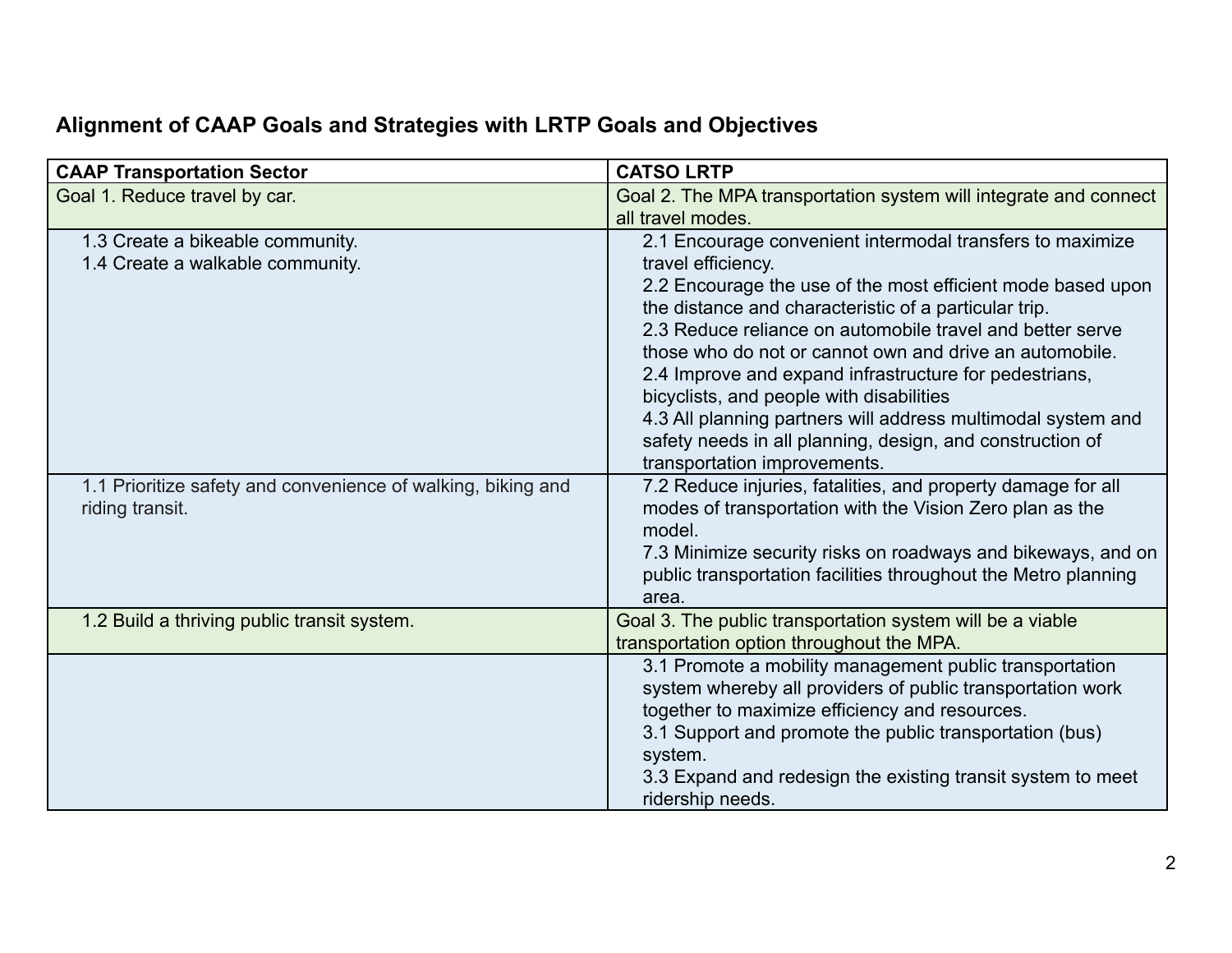| 1.5 Shift land use patterns to shorten trips and reduce the need to<br>drive. | Goal 4. Long-range land use and transportation planning will be<br>coordinated on a regional and local basis.<br>Goal 5. Encourage compact and infill development and<br>redevelopment in under-invested areas.<br>Goal 6. Integrate land use planning with infrastructure<br>development.                                                                                                                                                                                                                                                                                                                                                                                                                                                              |
|-------------------------------------------------------------------------------|---------------------------------------------------------------------------------------------------------------------------------------------------------------------------------------------------------------------------------------------------------------------------------------------------------------------------------------------------------------------------------------------------------------------------------------------------------------------------------------------------------------------------------------------------------------------------------------------------------------------------------------------------------------------------------------------------------------------------------------------------------|
|                                                                               | 4.1 Establish policies and programs to reduce motor vehicle<br>travel demand.<br>5.1 Focus on improvements for all modes in areas of desired<br>future growth and development that supports the public's<br>vision for the MPA.<br>6.2 Land use planning will utilize the Pedestrian & Bicycle<br>Network Plan to create a bikeway/sidewalk/greenbelt trail<br>network that provides an alternative and complementary<br>means of transportation to the overall street system.<br>6.3 Ensure that future development and related transportation<br>improvements address transportation safety needs in planning<br>and design.<br>6.4 Increase the geographic area in which people have<br>convenient access to non-automobile forms of transportation. |
| Goal 2. Reduce greenhouse gas emissions from vehicles.                        | Goal 8. Reduce motor vehicle pollution/emissions by allowing<br>opportunities for alternatives to internal combustion engine motor<br>vehicle usage, both vehicular and non-motorized.                                                                                                                                                                                                                                                                                                                                                                                                                                                                                                                                                                  |
| 2.1 Encourage use of low- to zero-emission vehicles.                          | 8.1 Provide for use of low to zero emission (electric/hybrid)<br>vehicles.                                                                                                                                                                                                                                                                                                                                                                                                                                                                                                                                                                                                                                                                              |
| 2.2 Reduce use of and reliance on personal vehicles.                          | 4.1 Develop a long-range plan for the establishment of<br>commuter transportation systems serving the MPA.<br>8.2 Provide for non-motorized travel and commuting<br>opportunities.                                                                                                                                                                                                                                                                                                                                                                                                                                                                                                                                                                      |
| 2.3 Improve efficiency of vehicle traffic.                                    | 1.1 Design streets and highways safe and efficient to move<br>vehicular traffic and accommodate transit, pedestrians, and<br>bicyclists with minimal environmental impacts.                                                                                                                                                                                                                                                                                                                                                                                                                                                                                                                                                                             |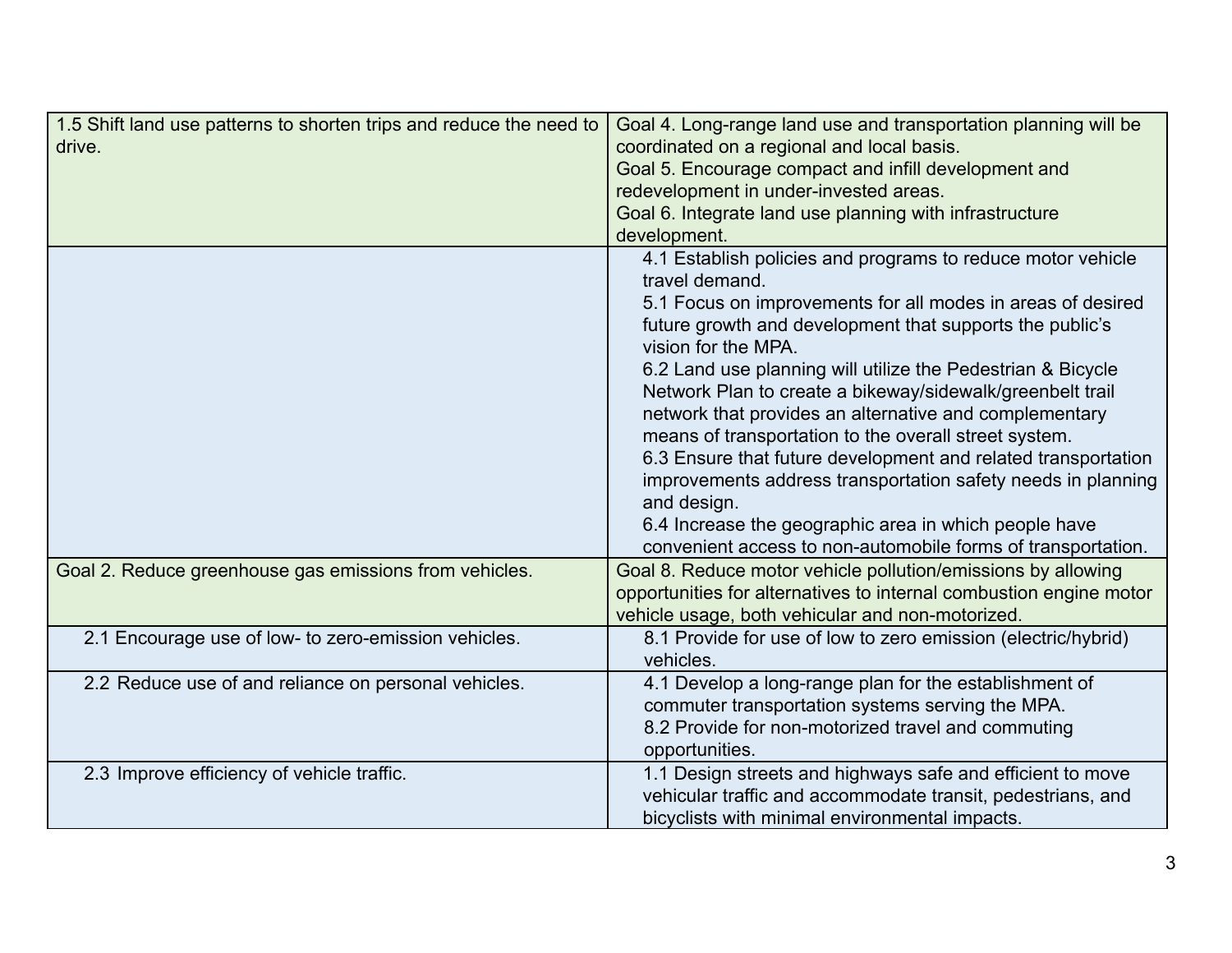| 5.3 Develop and modify the transportation system so that it |
|-------------------------------------------------------------|
| respects and enhances the natural and built environment.    |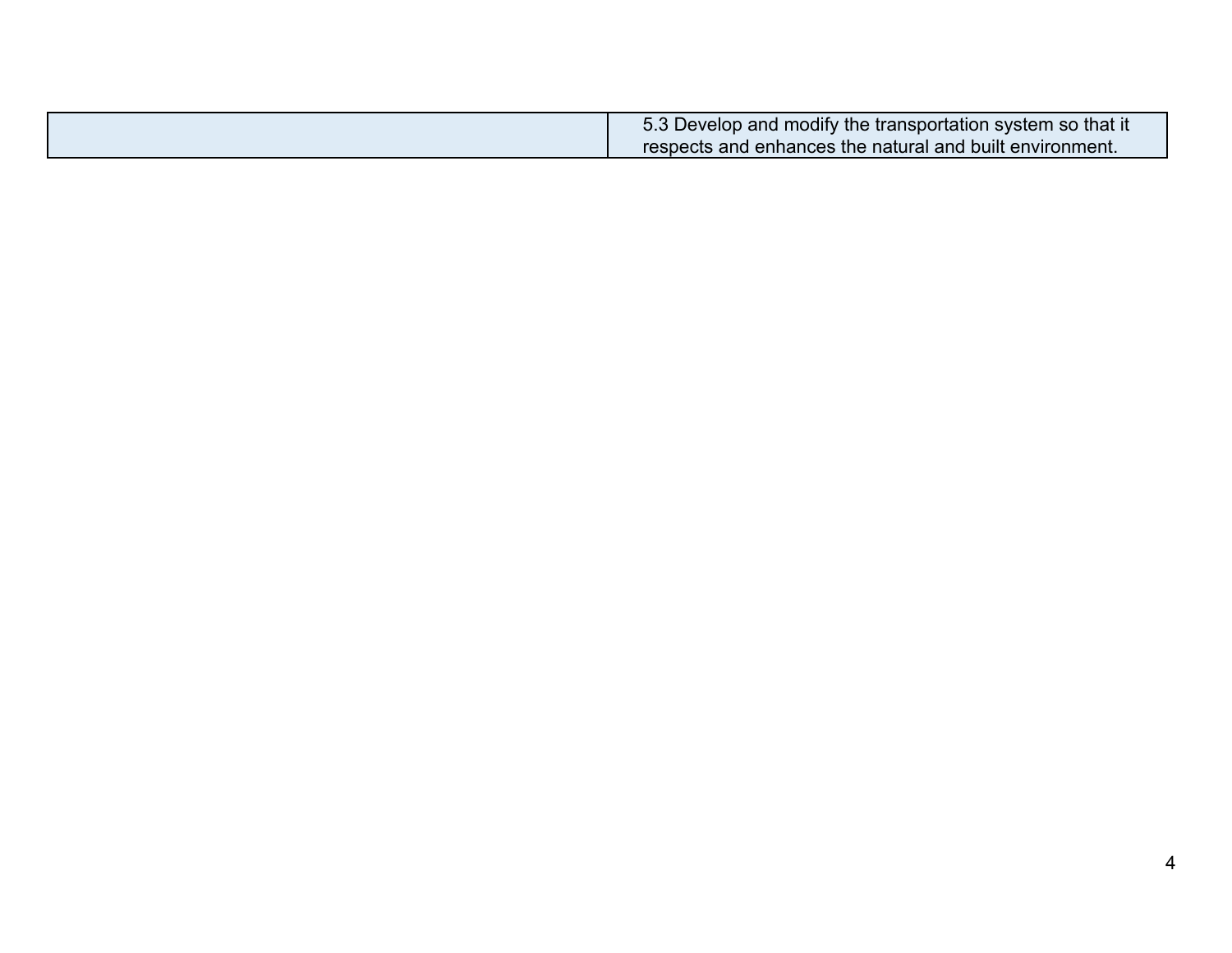### **Misalignment of Goals and Projects**

While the goals of the CAAP and LRTP are highly aligned, there is strong misalignment between these goals and the LRTP project list.

Bicycle and pedestrian facilities account for only 5% of the LRTP recommended projects, and transit accounts for 21%.

The LRTP project list is inconsistent with the LRTP goals and the CAAP goals, as well as the goals of many other plans in the CATSO region (e.g., Columbia Imagined, Strategic Plan, Vision Zero, Columbia/Boone County Community Health Improvement Plan).

The infrastructure allocations in the LRTP project list are insufficient to meet the LRTP goals of reducing reliance on automobile travel, and insufficient to meet the CAAP transportation sector goals, mode share goals, and overall emission reduction goals.

## **LRTP Performance Measures**

The LRTP includes suggested performance measures for each of its goals, but it does not establish a baseline or target quantity for any performance measure.

Further, to our knowledge, few, if any, of the performance measures included are actually measured. This means that the LRTP goals, objectives, and performance measures are effectively meaningless and there is no accountability process to ensure the LRTP project list meets the LRTP goals.

# **CAAP, LRTP, and Transportation Equity**

The CAAP goals, strategies, and actions were developed with equity as a primary assessment criterion. Transportation has an outsized impact on equity, as transportation options determine community members' 1) access to jobs, education, healthcare, grocery stores, etc., 2) risk exposure from traffic crashes, and 3) ability to participate in community engagement opportunities and democracy. In stark contrast to the CAAP's focus on equity, the LRTP does not address equity at all. Instead, the LRTP recommends investing primarily in high-speed roads, which largely serve wealthier community members in positions of privilege, at the expense of populations whom the current auto-centric transportation system places at high risk (i.e., low-income families, people of color, children, older adults, people with disabilities).

## **The LRTP does not address climate change adaptation.**

The LRTP does not appear to take climate change into account, and instead proceeds with business as usual. Climate change will influence the types of transportation projects community members need, as well as the materials used in project construction. Missouri is expected to experience more heavy rainfall events as well as increased and sustained summer temperatures. Heavy rain events will increase the risk of flooding and may result in blocked streets, sidewalks, and trails. Streets, sidewalks,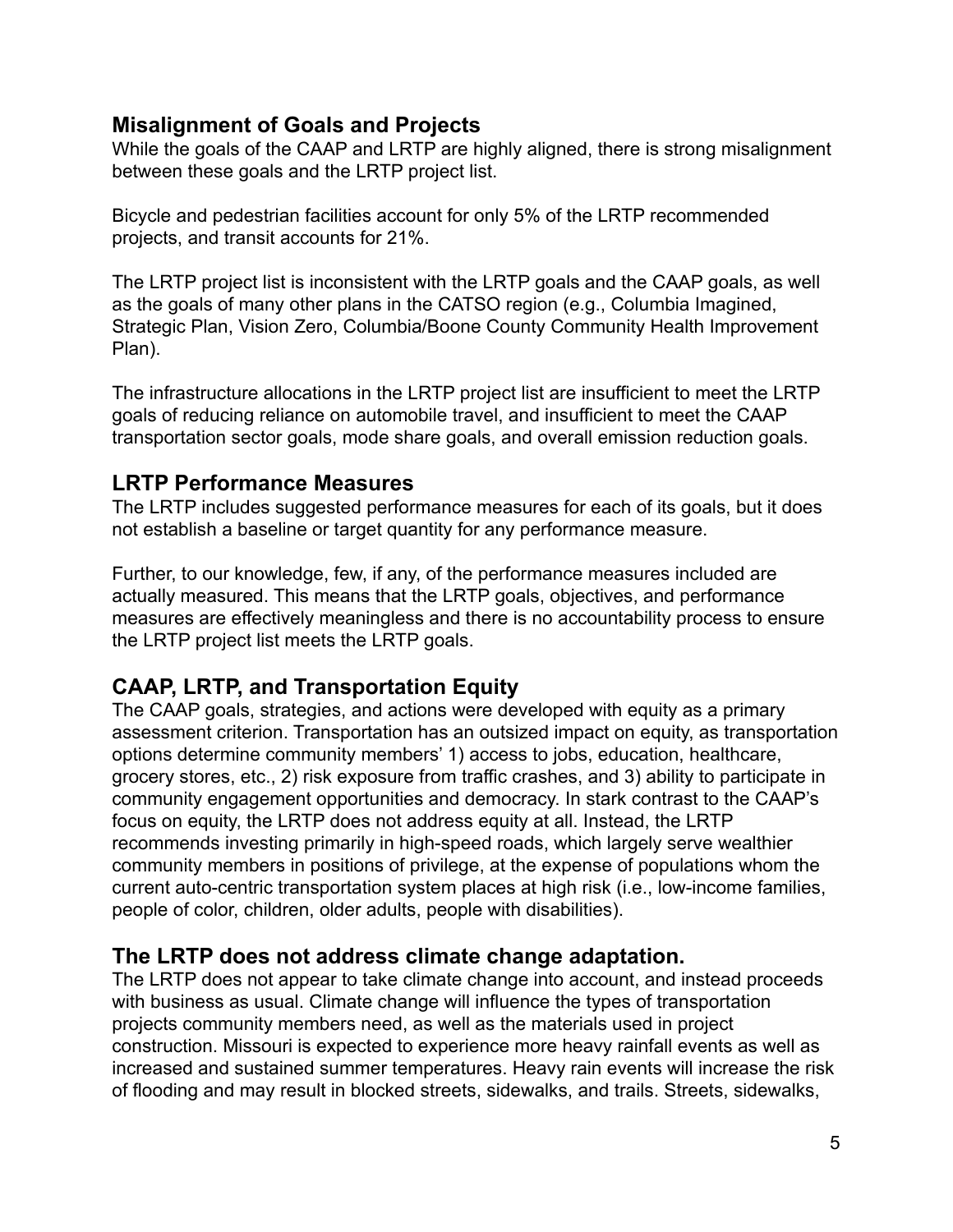and trails will be more likely to buckle under extreme temperatures, and asphalt roads may soften and become oily.

Warmer temperatures may also have negative health impacts on people who walk, bike, or ride transit, influencing demand for transportation options. Columbia residents who do not have a personal vehicle, who are unable to drive, or choose not to drive may be more exposed to extreme heat and poor air quality from smog or airborne allergens. People with respiratory or cardiac conditions, older adults, pregnant women, and children may be especially sensitive to these conditions. Weather conditions may make it more difficult for residents to get around and may increase the need for reliable public transportation, including fixed bus routes and paratransit. During severe rain events, especially when transportation infrastructure is damaged or service is interrupted, people with limited mobility, including older adults and people with disabilities, may need additional paratransit services to get to places of shelter and address basic needs. The sparse nature of the current transit system could be a significant liability during such events. Many neighborhoods currently have no sidewalks or access to transit, possibly inhibiting mobility and raising potential safety concerns during flooding events.

## **The LRTP is very difficult to read or understand.**

The LRTP is a long, opaque document that is largely inaccessible to the general public. Few community members have the time, ability, or endurance to sift through 138 pages of engineering and planning terminology. And even those that do will find no maps of recommended projects, details on the purpose of projects, their cost/benefit analysis, why they are included in the plan, or how they will help the community achieve its goals. The layout of the current plan makes it difficult for the general population to understand, and further limits the involvement of underrepresented groups.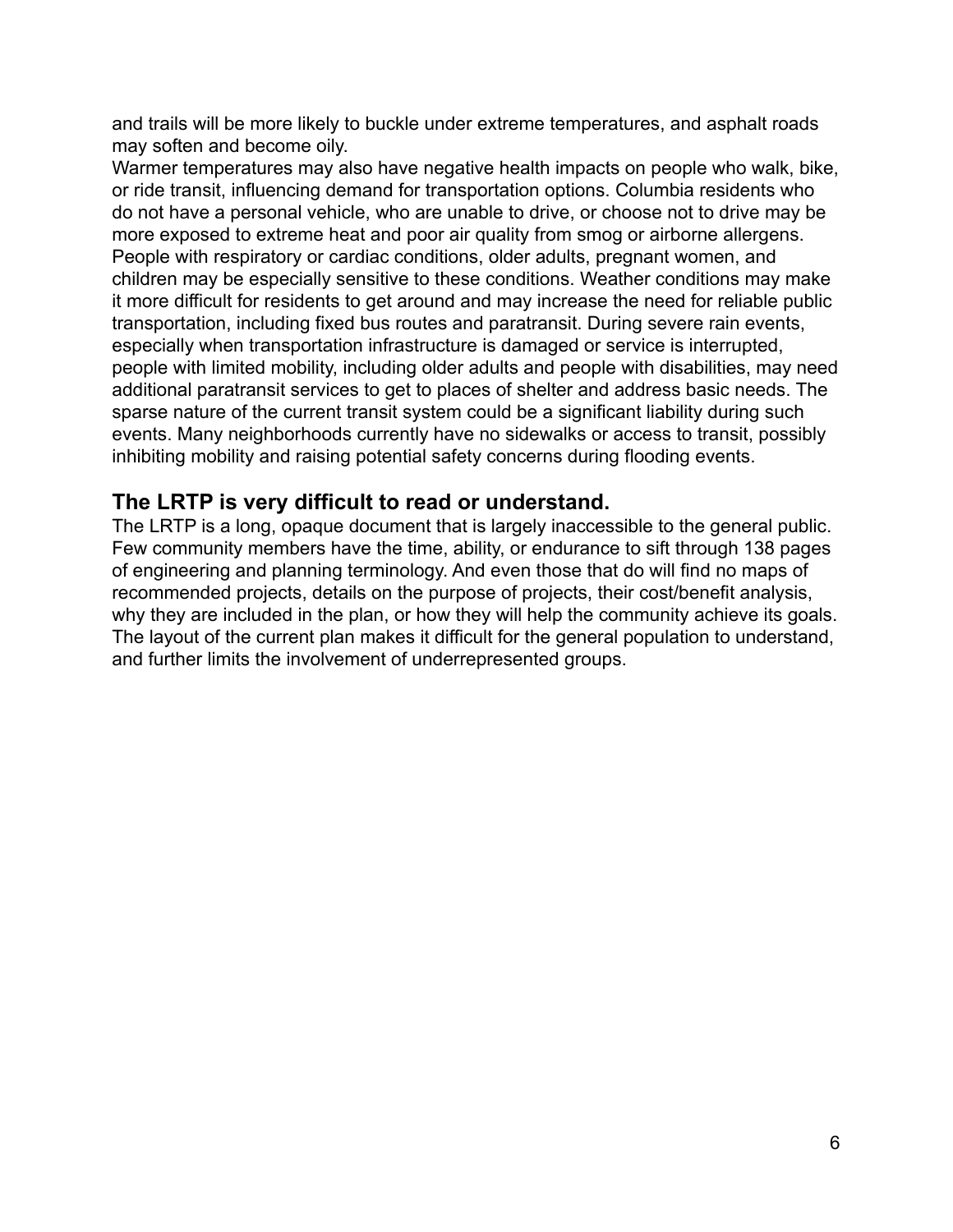# **CEC Recommendations**

#### Short-term

The CEC recommends that Columbia City Council request that CATSO develop a Major Amendment to the 2050 Long-Range Transportation Plan that includes:

- 1. Public input on transportation needs.
	- Prioritize groups traditionally underrepresented in transportation planning (e.g., people of color, low-income families, people with disabilities, people who rely on walking, biking, and transit)
	- Draw on public input gathered in the development of existing community plans (e.g., CAAP, Vision Zero, Community Health Improvement Plan)
- 2. Mode share goals consistent with those adopted in the Climate Action & Adaptation Plan.
- 3. Development and use of a project scoring tool to assess and prioritize projects.
	- The CEC has developed a first draft Transportation Infrastructure Scorecard tool to assist with this recommendation. This tool is still in an early draft stage and will benefit from additional input from topic experts (e.g., accessibility, air pollution, etc.), but will provide a starting point for testing, adjustment, and use.
	- A scoring tool such as the Transportation Infrastructure Scorecard will allow CATSO to assess and prioritize transportation projects to align with LRTP and CAAP goals, such as:
		- o Emissions and air pollution
		- o Safety (Vision Zero)
		- o Equity
		- o Project type
- 4. Project list based on project scores that prioritizes walking, biking, and transit infrastructure, and will:
	- Achieve the mode share goals
	- Align with the goals of the LRTP
	- Align with the goals of the CAAP
	- Align with the goals of other CATSO-region community plans
- 5. Implementation accountability strategy.
	- Determine what relevant performance metrics are already tracked among the planning partners (e.g., VMT, mode share, etc.)
	- Determine what additional performance metrics are possible to be tracked
	- Assemble a subset list of performance metrics that can be measured and reported on during the 2050 LRTP implementation period, *prioritizing*:
		- o Vehicle miles traveled
		- o Mode share
		- o Transit ridership
	- Set a baseline for each **selected** performance metric
	- Set a target quantity for each **selected** performance metric
	- Determine the lead department responsible for measuring each performance metric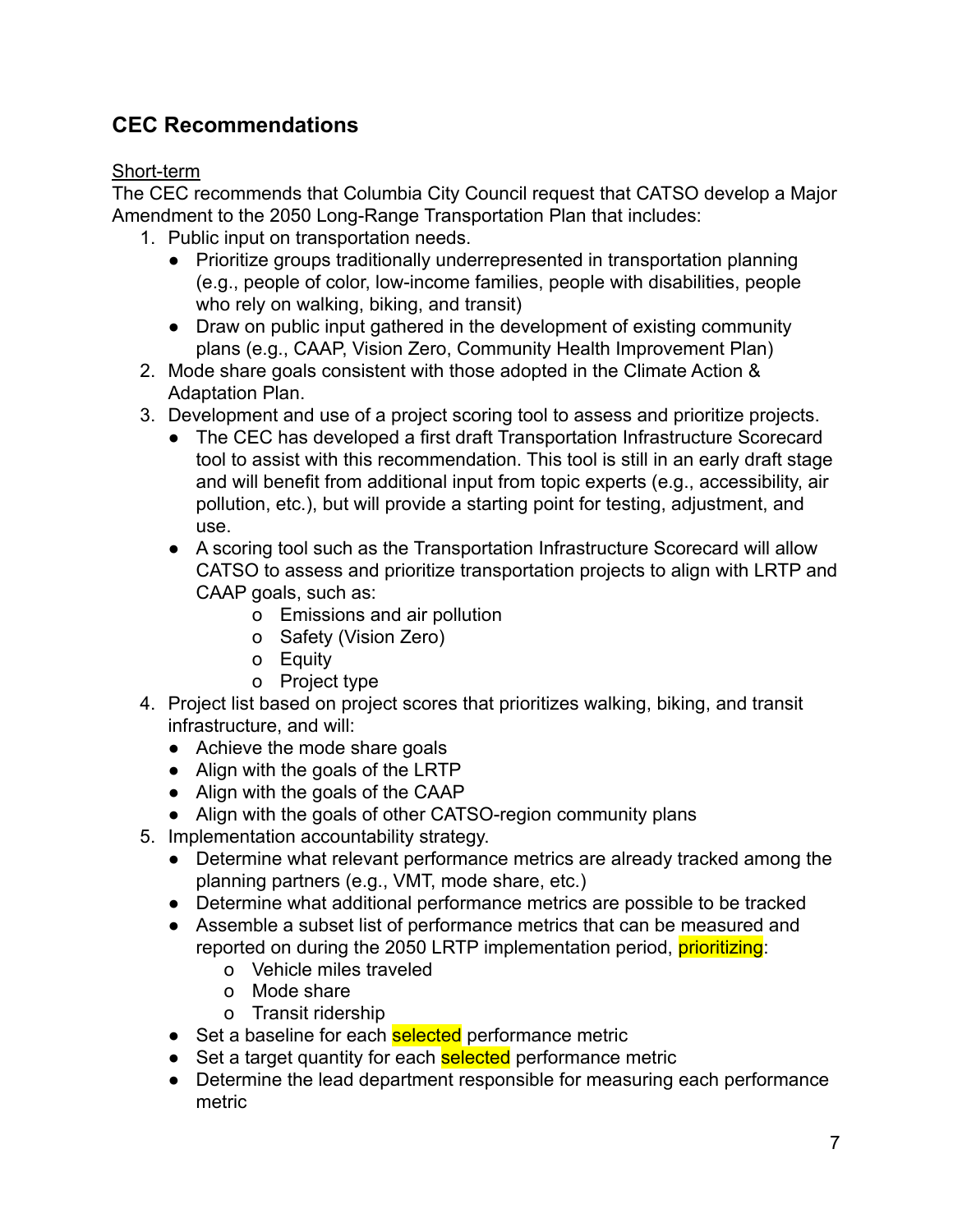- Establish a reporting schedule (annually at minimum) and lead department responsible
- Report on progress towards the LRTP goals to the decision-making body of each planning partner (e.g., Columbia City Council, Boone County Commission, MoDOT Central Region)

The CEC recommends that Columbia City Council:

- 1. Direct the City of Columbia CATSO representative to not approve projects that would work against City goals and plans, including the CAAP.
- 2. Not approve funding and construction of transportation projects that would work against City goals and plans, including the CAAP.
	- Exceptions to this recommendation may be made if a project was part of a voter-approved ballot measure, such as the CIP.